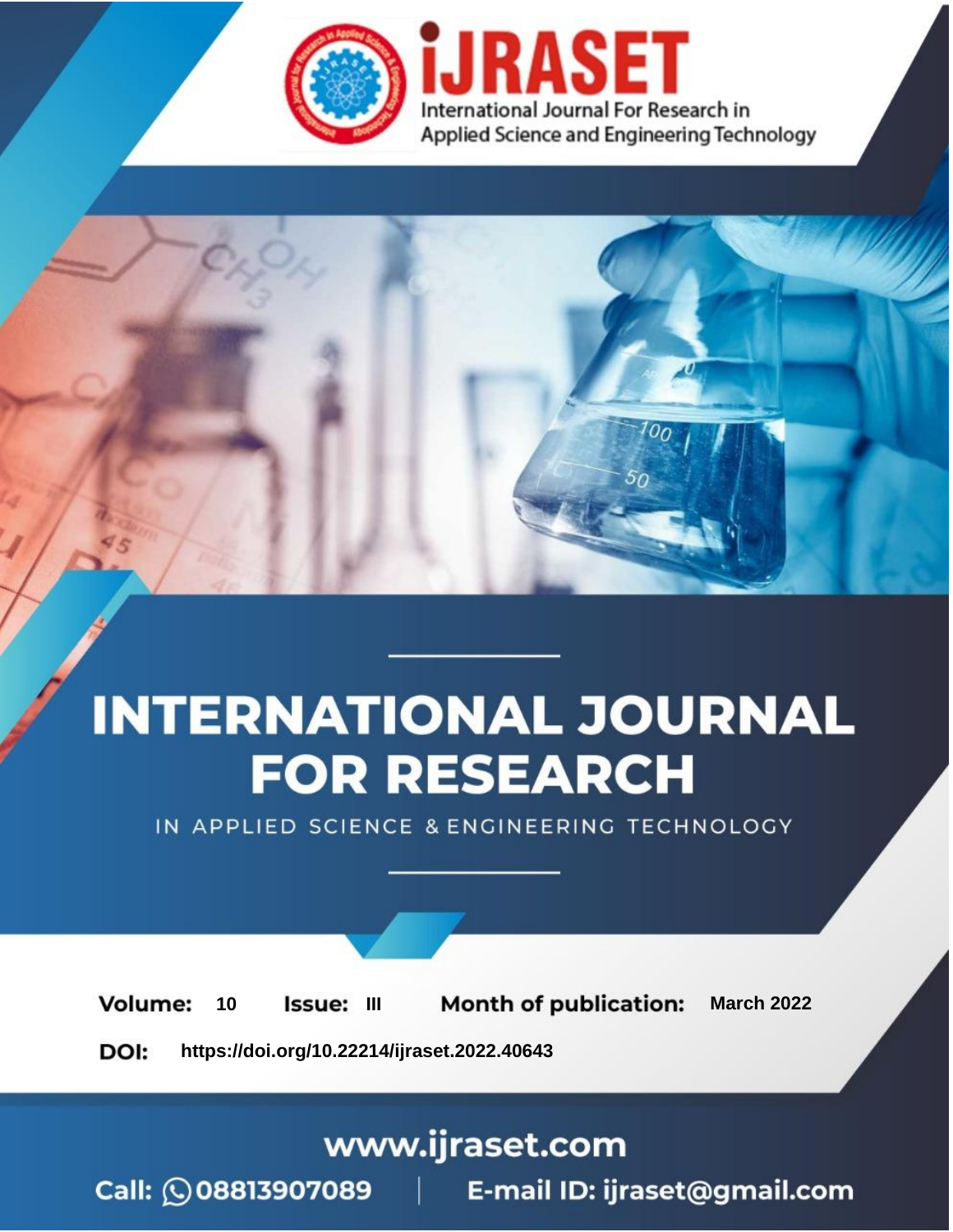

### **Ecommerce Assisted by Machine Learning**

Nikhil Kandekar<sup>1</sup>, Nehal Pillai<sup>2</sup>, Kshitija Patil<sup>3</sup>, Syed Wilayat<sup>4</sup>, Prof. Mukesh More<sup>5</sup> *1, 2, 3, 4, <sup>5</sup>Department of Computer Engineering, International Institute of Information Technology Pune, India*

*Abstract: E-commerce applications are growing and becoming complex day by day. Every new feature is taking the time of the user and reducing the speed or the process of purchasing anything. Consumers demand comfortability, usability, authenticity on E-commerce websites, and hence to provide with these needs Machine learning should be introduced in the E-commerce website. In this paper, we will learn various methods to help boost E-commerce using Machine Learning. Product Recommendation will severely help reduce the time of users on purchasing a product as it recommends products based on history. Cloth size estimation can be used for taking measurements for helping users purchase clothes with accurate measurements. Dynamic Pricing can be used to generate discounts and prices based on user history for maintaining users. Fake Review Prediction can be used to filter the reviews for better business. A chatbot can be used to help users during any stage of purchase or after the purchase as support. All of this can contribute towards the personalized experience of consumers and will be discussed in this paper. Keywords: Ecommerce, Machine Learning, Dynamic pricing, Chatbot, Product Recommendation, Cloth Size Estimation, Fake Review Prediction, Ecommerce*

#### **I. INTRODUCTION**

Ecommerce has gained popularity and is considered a major way of shopping or doing business. There are some processes of Ecommerce where we can use machine learning to increase the user experience leading to increased sales and hence the growth of that Ecommerce website. The customer lacks the perks of in-store shopping like bargaining/ discounts, getting correct cloth size, seller recommending products to customers, etc. Ecommerce lacks a platform for asking questions and solving doubts of customers since the product's quality can't be verified. With the increase in purchases, there is an increase in reviews of products posted online. There is no measure of which review is fake or real. Manual review of such reviews will take a lot of time. To tackle all such problems we can introduce Machine Learning in the field of Ecommerce.

#### **II. METHODS**

Ecommerce websites should be as agile as possible and adapt to the trends in the market. In Reference [1] integration of machine learning with Ecommerce to increase the number of customers and retain them is a major task of online commerce. Investing in Machine learning is necessary for Ecommerce businesses since its exponential growth.

User feedback has played a major role in the Ecommerce industry. Problems faced by them were generally solved by FAQs or with the help of customer support, but after the ideation of chatbots, more and more Ecommerce websites started implementing it since the user gets to ask all the counts in one place itself. Reference [2] explains the different types of chatbots and it's used in different fields depending on their type. The generative chatbot is the kind that can be used in Ecommerce while the current study shows that most Ecommerce uses rule-based chatbots but it risked not giving proper support or answers to the customers and hence decreasing experience according to [3]. The generative model generates the output based on the current and previous responses from the user and suggests or generates responses from these.

Feedback can also be in the form of comments or reviews written below the product to appreciate or criticize the product. Reference [5] explains various fake review predictions and their accuracies with the effect that it has on the Ecommerce business. Reference [6] enhancing some features and getting some output from it like the number of reviews by customers, their IP, if they have purchased the products or not, etc. This method combined with [7] can be useful for creating a system to filter out spam and fake reviews. Various other hidden parameters like the sentiment of customers can be taken into consideration and can provide a more effective filter.

Marketing of the products is a necessary part of Ecommerce and it costs a lot to feature products on the website. Reference [8] describes collaborative filtering and its effect on the sales when recommended by Amazon it showed 35% in sales according to [9]. Collaborative filtering is the correlation of customers and suggesting products based on other users' purchase history. Reference [10] Content-based filtering is the type of product a consumer is buying and based on these products can be recommended.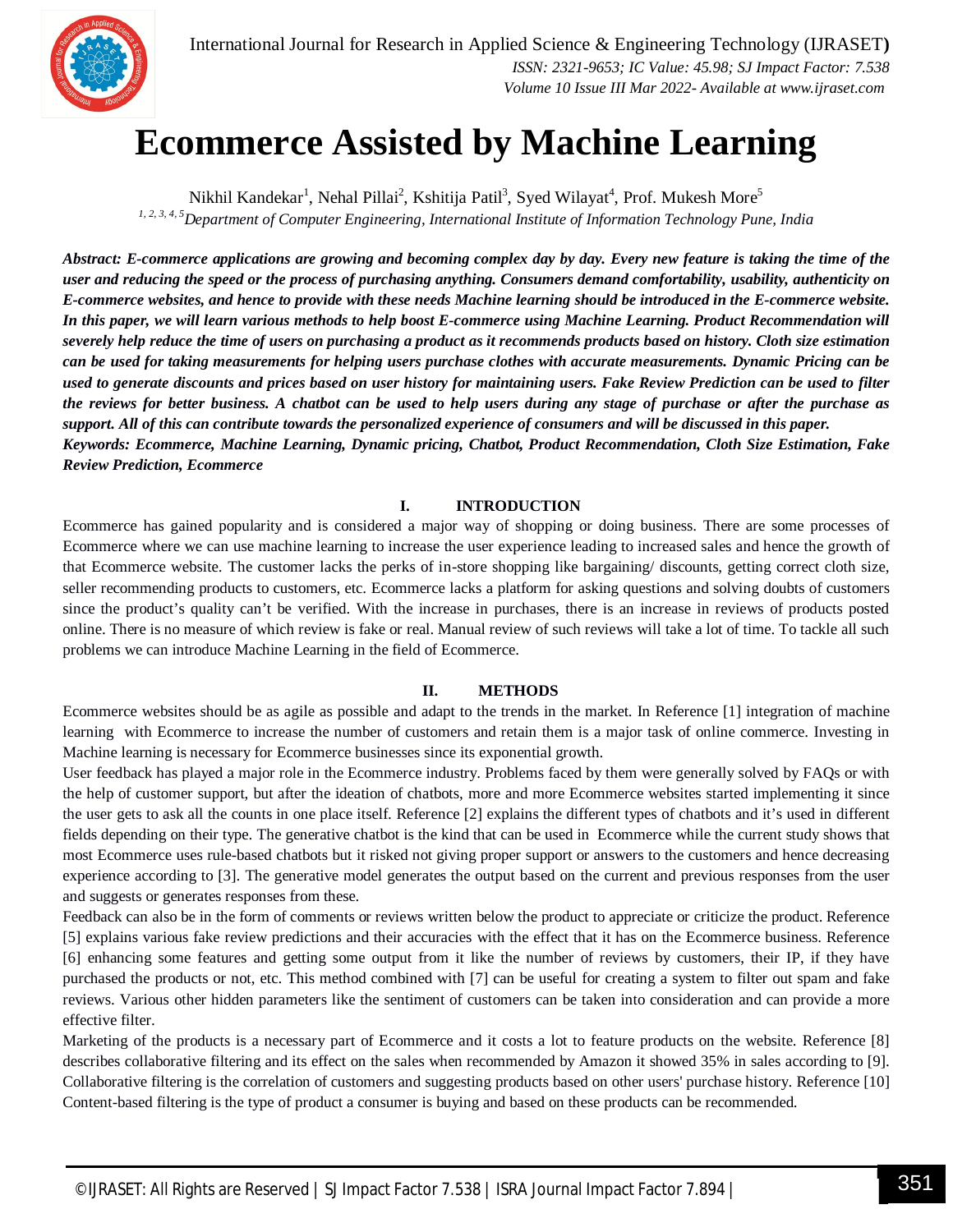

#### International Journal for Research in Applied Science & Engineering Technology (IJRASET**)**  *ISSN: 2321-9653; IC Value: 45.98; SJ Impact Factor: 7.538 Volume 10 Issue III Mar 2022- Available at www.ijraset.com*

Reference [11] a hybrid recommender system is one that combines both collaborative and content-based filtering and then recommends the product. This is more effective since it combines both the strategies and in turn increases sales. Association rule mining and web-mining are some other techniques to recommend products. The disadvantages of this include removing original reviews or wrong predictions.

Ecommerce reduces costs in the fields of running the stores but it lacks the trust and discounts given to the regular customer of that store. To simulate such situations, discount generation/dynamic pricing plays the main role in Ecommerce using machine learning. Reference [12] tells about Markov's algorithm of a decision on different reward generation which means different discount generation. [13] Ecommerce prices can rely on the price of products on different websites and hence making the prices just lower than the competition, this strategy can increase the sales of the products. The disadvantages of dynamic pricing can be loss in revenue due to extra discounts and doubt in the authenticity of the product if sold at a much cheaper rate.

After 2020, due to the pandemic, there was an increase in the need for the purchase of clothing and all products online. For purchasing clothes online, customers generally face issues like overfitting or underfitting clothes due to different size charts of different brands. To avoid such situations Size estimator can be used to predict size using images of users and recommending appropriate cloth sizes or tailoring based on it. [14] explains the method of taking images from smartphones using calibration but it won't work properly in other smartphones so individual calibration would be required. [15] uses sensors to make 3D images and predict sizes. [16] uses a room with many sensors to get accurate measurements of the user which is more like a 3D scan of the user. This method is the most accurate but the installation of sensors and dedicated fitting rooms is a costlier method.

All these methods can contribute to the growth of Ecommerce websites and by improving these basic techniques must be a priority for modern Ecommerces. Each technique helps and has an issue with it which on getting trained on much cleaner data and proper data can prove to be a boon for the modern Ecommerce industry.

#### **III. RESULT**

Product recommendations have increased the number of orders and has effectively by using collaborative filtering. The sales show a growth of 35% for Amazon. Chatbots having LSTM show greater success rate in understanding the customer's replies or queries. Although it is accurate it is slow compared to simple RNN to some questions. The accuracies of methods used for cloth size estimation are mentioned in the (Table 1)

| Sr.<br>No.     | Model Name                                                                                                              | Measurement error<br>(i <sub>n</sub> cm) |
|----------------|-------------------------------------------------------------------------------------------------------------------------|------------------------------------------|
|                | Body Size Measurement Using a Smartphone                                                                                | $2.0 - 3.0$                              |
| $\overline{2}$ | Im <sub>2</sub> Fit: Fast 3D Model Fitting and Anthropometrics using Single<br>Consumer Depth Camera and Synthetic Data | $1.5 - 1.9$                              |
| 3              | In-home application (App) for 3D virtual garment fitting dressing<br>room                                               | $0.5 - 1.0$                              |

#### TABLE 1 Clothing Measuring models and it's Error while measuring

The predictions of the fake review can be implemented using models using basic principles of NLP and in turn using sentiment analysis to check the intent of the review. Correctness of the classifieds can't be completely verified and hence the deletion of it depends on the Ecommerce platform. The discounts given by dynamic pricing can only be verified based on their purchase and a sales growth will mean that the model works. Dynamic pricing works by giving discounts in a range such that the business there is a profit margin.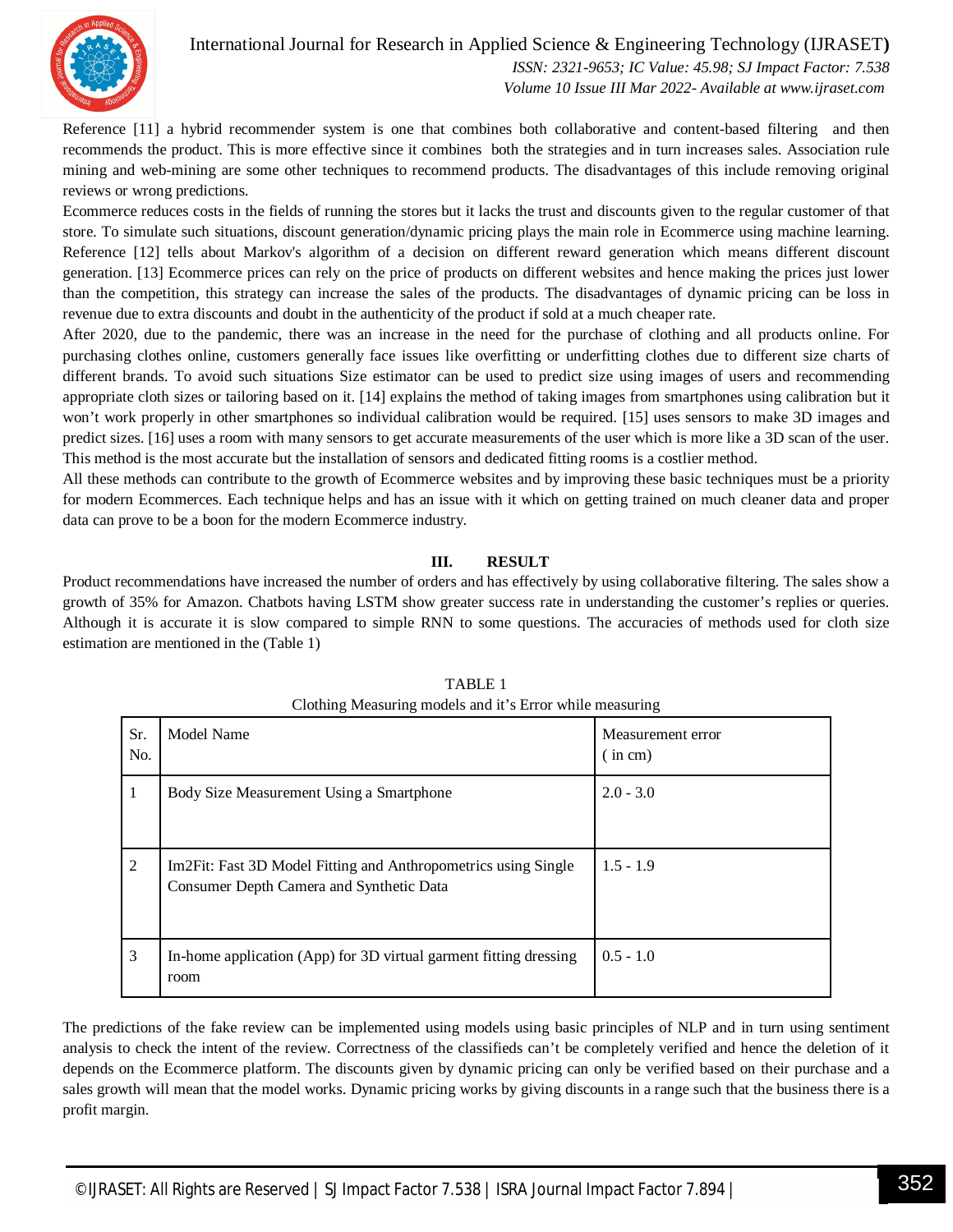

International Journal for Research in Applied Science & Engineering Technology (IJRASET**)**

 *ISSN: 2321-9653; IC Value: 45.98; SJ Impact Factor: 7.538 Volume 10 Issue III Mar 2022- Available at www.ijraset.com*

#### **IV. CONCLUSION**

Ecommerce websites need to be up to date with the latest trends in the markets and hence adapting with the Machine Learning methods to increase the market sales and generate revenue should be a priority. Usage of various techniques like Chatbots to get feedback and help with customer support along with fake reviews prediction to improve the products on the websites. Product Recommendation along with dynamic pricing can attract a lot of customers and retain them. Cloth size estimator can be used to get contact less shopping. All of these techniques can fairly increase the customer experience on the website and hence contribute towards the growth of Ecommerce.

#### **REFERENCES**

- [1] Behgounia, Farahnaz & Zohuri, Bahman. (2020). Machine Learning Driven An E-Commerce. International Journal of Computer Science and Information Security,. 18 Number 10. 61-70. 10.5281/zenodo.4252454.
- [2] Adamopoulou, Eleni & Moussiades, Lefteris. (2020). An Overview of Chatbot Technology. 373-383. 10.1007/978-3-030-49186-4\_31.
- [3] Adam, Martin & Wessel, Michael & Benlian, Alexander. (2020). AI-based chatbots in customer service and their effects on user compliance. Electronic Markets. 31. 10.1007/s12525-020-00414-7.
- [4] G. K. Vamsi, A. Rasool and G. Hajela, "Chatbot: A Deep Neural Network Based Human to Machine Conversation Model," 2020 11th International Conference on Computing, Communication and Networking Technologies (ICCCNT), 2020, pp. 1-7, doi: 10.1109/ICCCNT49239.2020.9225395.
- [5] R. Mohawesh et al., "Fake Reviews Detection: A Survey," in IEEE Access, vol. 9, pp. 65771-65802, 2021, doi: 10.1109/ACCESS.2021.3075573.
- [6] J. Wang, H. Kan, F. Meng, Q. Mu, G. Shi and X. Xiao, "Fake Review Detection Based on Multiple Feature Fusion and Rolling Collaborative Training," in IEEE Access, vol. 8, pp. 182625-182639, 2020, doi: 10.1109/ACCESS.2020.3028588.
- [7] Y. Ren and D. Ji, "Learning to Detect Deceptive Opinion Spam: A Survey," in IEEE Access, vol. 7, pp. 42934-42945, 2019, doi: 10.1109/ACCESS.2019.2908495.
- [8] Schafer J.B., Frankowski D., Herlocker J., Sen S. (2007) Collaborative Filtering Recommender Systems. In: Brusilovsky P., Kobsa A., Nejdl W. (eds) The Adaptive Web. Lecture Notes in Computer Science, vol 4321. Springer, Berlin, Heidelberg, doi.org: 10.1007/978-3-540-72079-9\_9
- [9] https://www.invespcro.com/blog/e-commerce-product-recommendations
- [10] Lops, Pasquale & de Gemmis, Marco & Semeraro, Giovanni. (2011). Content-based Recommender Systems: State of the Art and Trends. 10.1007/978-0-387- 85820-3\_3.
- [11] Lu, Peng-yu & Wu, Xiao-xiao & Teng, De-ning. (2015). Hybrid Recommendation Algorithm for E-Commerce Website. 197-200. 10.1109/ISCID.2015.140.
- [12] Liu, Jiaxi & Zhang, Yidong & Wang, Xiaoqing & Deng, Yuming & Wu, Xingyu. (2019). Dynamic Pricing on E-commerce Platform with Deep Reinforcement Learning.
- [13] Hwang, Samuel & Kim, Sungho. (2006). Dynamic Pricing Algorithm for E-Commerce. 10.1007/1-4020-5263-4\_24.
- [14] Foysal, Kamrul H. & Chang, Hyo-Jung & Bruess, Francine & Chong, Jo-Woon. (2021). Body Size Measurement Using a Smartphone. Electronics. 10. 1338. 10.3390/electronics10111338.
- [15] Wang, Qiaosong & Jagadeesh, Vignesh & Ressler, Bryan & Piramuthu, Robinson. (2014). Im2Fit: Fast 3D Model Fitting and Anthropometrics using Single Consumer Depth Camera and Synthetic Data. Electronic Imaging. 2016. 10.2352/ISSN.2470-1173.2016.21.3DIPM-045.
- [16] Li, C., Cohen, F. In-home application (App) for 3D virtual garment fitting dressing room. Multimed Tools Appl 80, 5203–5224 (2021), doi.org 10.1007/s11042-020-09989-x